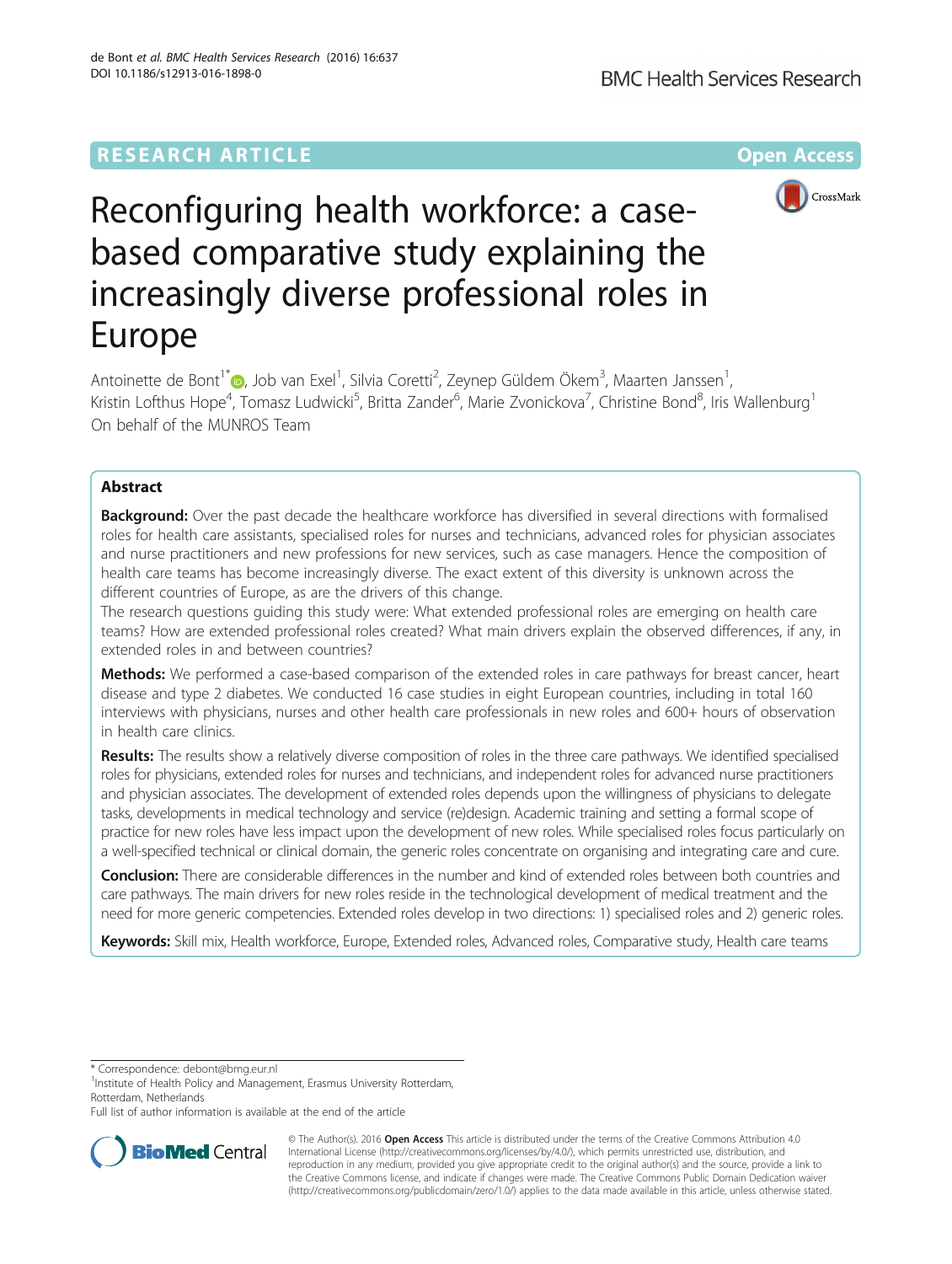# Background

In response to both shortages in workforce and the persistent rise in spending on health care and its workforce, national authorities and health care organisations have endorsed inter-professional work and task substitution [[1, 2\]](#page-12-0). Consequently, healthcare workforce has diversified in several directions with formalised roles for health care assistants, specialised roles for nurses and technicians, advanced roles for physician associates and nurse practitioners, and new roles for new services, such as case managers [\[3](#page-12-0), [4\]](#page-12-0). This workforce reconfiguration exemplifies a growing international trend in healthcare policy to redistribute resources on the basis of professional accomplishment rather than historical workforce hierarchies and roles [[3, 5\]](#page-12-0).

In the literature on workforce reconfiguration and new roles development, professional jurisdiction is key [[2, 6](#page-12-0)]. This concept was coined by Andrew Abbott in the late 1980s, to indicate professions' right to control particular services and activities [[7\]](#page-12-0). Professional groups can claim exclusive authority because their work is grounded in exclusive knowledge, including the indeterminate and experiential knowledge that is tacit in nature, yet situated and embodied in practice [\[8](#page-12-0)–[10](#page-12-0)]. Abbott analysed how professionals defend themselves and respond to competing claims from neighbouring professions. He points out that professions constantly engage in jurisdictional disputes, producing occupational vacancies. Furthermore, jurisdictional claims are mediated by negotiations at the public, the legal and the workplace level. While jurisdictional claims are rigid at the public or legal level, they may be more fluid in the workplace where daily work needs to be done. Here professional boundaries cannot be strictly maintained, which impacts on the profession's wider jurisdictional claims [\[2](#page-12-0), [7](#page-12-0), [11\]](#page-12-0). Following Abbott, the analysis of the tasks or workforce activities is crucial to understanding changes in professionalization.

A growing body of literature shows the impact of the introduction of new roles on jurisdictional claims [[1, 2](#page-12-0), [6, 12](#page-12-0)]. Most of this work offers insight into the strategies deployed by vested professions protecting their jurisdictional boundaries, for instance by discarding less pleasant and stigmatising work to others while retaining the more desirable work [[13\]](#page-12-0). Others, conversely, have shown that professions seek to maintain organizational work to enhance authority over clients, demonstrating how the more mundane and considerably non-expert activities actually generate important resources for exerting authority and protecting autonomy [\[14](#page-12-0)]. Moreover, Martin and colleagues argue that advances in new technologies and managerial practices alter the character of professions [[5\]](#page-12-0). Technological developments contribute to the explication of knowledge, threatening the claim that

(expert) knowledge is irreducible and transcending in its constituent parts.

Managerial reforms, in turn, have introduced new connections between professionals and (bureaucratic) organisations [[15](#page-12-0)–[17\]](#page-12-0), rendering organisations a vehicle for professional action and professional development [\[15, 18](#page-12-0)]. This increased connectivity or 'intertwinement' of professions and organisations is described in the literature on 'organised professionalism' [\[15, 17, 19](#page-12-0)–[21\]](#page-12-0). This literature portrays organisations as key sites for professional development and regulation. Accounts of change point towards levels of increased bureaucracy and formalisation, leading to new practices of standardisation and accountability [[22](#page-12-0)]. Professional work is increasingly shaped by the interests and routines of employing organisations – aligning professional expertise with organisational and commercial needs [[23\]](#page-12-0). Recently, Noordegraaf has argued that professions not only respond and adapt to an organisation's needs, but also incorporate the organising work themselves, redefining 'organising' as one of their core competences [\[24](#page-12-0)].

How does this more dynamic evolvement of professional roles, leading to more diversity in professional work and hence shifting professional jurisdictions, play out in practice? The exact extent of this diversity across Europe is yet unknown, as are the drivers of this change and their interactions. This paper provides insight into the evolution of extended professional roles in Europe and examines the drivers of extended professional roles. We use 'extended professional roles' to indicate both the development of new roles for existing professions and the introduction of new professions into the health service. In this paper, we compare the diverse roles in the care pathways of breast cancer, heart disease (post STEMI) and type 2 diabetes, and drivers of the skill mix in healthcare in eight European countries. The research makes part of an extensive and ongoing research project, MUNROS, on the impact on practice, outcomes and costs of new roles for health professionals.<sup>1</sup>

This paper aims to clarify the development of new professional roles in Europe, both its scope and orientation. In doing so, we follow a two-fold analytical approach. First, we map the emerging extended professional roles in Europe. Second, we provide insight into the social processes that drive the development of these extended roles. The three questions guiding the research are:

- 1. What extended professional roles are emerging in health care teams?
- 2. How are extended professional roles created?
- 3. What are the main drivers that explain the observed differences, if any, in the skill mix in and between countries?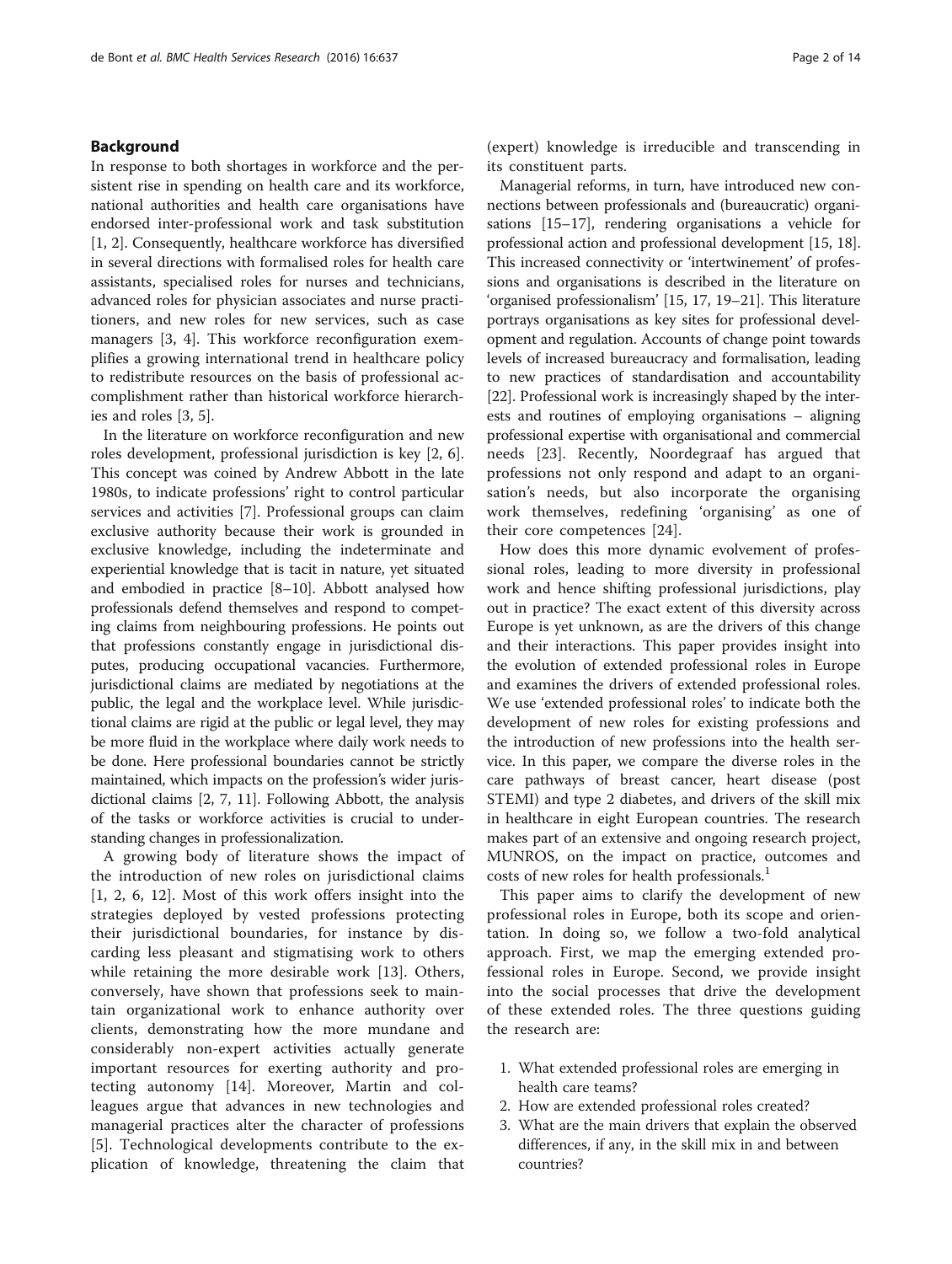# Methods

This paper draws on 16 ethnographic studies in eight European countries (Czech Republic, Germany, Italy, Poland, Netherlands, Norway, Scotland and Turkey), in which we studied extended professional roles development for three clinical conditions: breast cancer, heart disease (post ST-segment elevation myocardial infarction (STEMI)) and type 2 diabetes. Below, we explain the case-based comparative research design, the data collection and the data analysis.

# Case-based comparison

We conducted case studies in a purposive sample of eight European countries based on maximal case variation [\[25](#page-12-0)]. Sampling took place prior to the start of the MUNROS study [\[26\]](#page-12-0). The selected countries represent the different stages in the reform of health care delivery systems. We distinguished three groups of countries: 1) countries at the forefront of innovative delivery systems; 2) countries with established and stable delivery systems; 3) countries at the back front of innovation in delivery systems (see Table 1). The healthcare systems in the eight countries include both tax-financed and social insurance-financed systems, as well as centrally organised and regionally-based systems – with and without competition among insurers.

The reasoning behind maximal case variation was to encapsulate 1) countries with new professions bearing the legal power and authority to establish a new working domain, i.e., the Netherlands and Scotland; 2) countries with new professional roles, i.e., the Czech Republic, Germany, Italy; and 3) countries where new professions and professional roles appear to have a marginal role, i.e., Norway, Poland and Turkey.

To ensure comparability we focused on three conditions and their associated care pathways, allowing us to order the data and structure the differences and similarities. A pathway includes all care within a hospital organisation, carried out by any healthcare professional, provided to a patient from diagnosis through to longterm follow-up.

# Selection of care pathways

We used information-oriented sampling to select the care pathways, aiming to pick those pathways where care is delivered by various professionals, including either a new profession (e.g., a physician associate or a nurse

Table 1 Selection of countries

| Countries at the          | Countries with      | Countries at the        |
|---------------------------|---------------------|-------------------------|
| forefront of innovative   | stabilized delivery | backfront of innovative |
| delivery systems          | systems             | delivery systems        |
| England, the Netherlands, | Germany, Italy,     | Czech Republic, Poland, |
| Scotland                  | Norway              | Turkey                  |

practitioner) or existing professions in extended roles (e.g., a specialist nurse or a technician) in at least one of the participating countries. In addition, we aimed for care pathways that had a European-wide consensus on the clinical treatment [\[27](#page-12-0)] and the selected diseases had to be a high burden to society. Finally, to be able to measure the impact of extended roles in later stages of the MUNROS project, we aimed for care pathways which routinely had data available on outcomes, i.e., process outcomes, intermediate outcomes and patient outcomes. For an overview of the selection criteria see Table 2.

To facilitate the final selection we organised a two-day invitational workshop with experts from various medical and management fields to discuss a list of seven potential care pathways identified by the MUNROS partner countries, in conjunction with their local Country Expert Advisory Groups, as well as an international Expert Advisory Board. Based on the criteria in Table 2, three care pathways were selected: breast cancer, heart disease (post STEMI) and type 2 diabetes. The three clinical conditions are examples of: a condition requiring a scheduled surgical intervention followed by post-operative care and monitoring; an emergency requiring unscheduled hospital care,

|  | <b>Table 2</b> Selection criteria |  |
|--|-----------------------------------|--|
|--|-----------------------------------|--|

| Criterion                                                                                                              | Operationalisation                                                                                                                          |  |  |  |
|------------------------------------------------------------------------------------------------------------------------|---------------------------------------------------------------------------------------------------------------------------------------------|--|--|--|
| Care could be delivered by a<br>range of health professionals.                                                         | . In at least some of the partner<br>countries, care is delivered either<br>by new professions or in new roles<br>for existing professions. |  |  |  |
|                                                                                                                        | • The contribution of various<br>professions differs across partners.                                                                       |  |  |  |
| Burden to society.                                                                                                     | • High prevalence of clinical<br>condition.                                                                                                 |  |  |  |
|                                                                                                                        | · Significant morbidity and mortality<br>are associated with the condition.                                                                 |  |  |  |
| Routine data available on health                                                                                       | • Outcomes of processes.                                                                                                                    |  |  |  |
| outcomes.                                                                                                              | · Intermediate outcomes.                                                                                                                    |  |  |  |
|                                                                                                                        | • Clinical outcomes.                                                                                                                        |  |  |  |
| Except for new professional<br>roles, procedures and clinical<br>management are similar across<br>national boundaries. | • Care is delivered in primary<br>and secondary settings.                                                                                   |  |  |  |
| One selected care pathway will<br>mainly be located in the primary<br>care setting.                                    | • Other selected care pathways<br>will mainly be in the secondary<br>care setting.                                                          |  |  |  |
| It is desirable that one care<br>pathway involves:                                                                     | • Acute and chronic management<br>and surgical procedure.                                                                                   |  |  |  |
|                                                                                                                        | • Prevalence among those aged<br>65 and over.                                                                                               |  |  |  |
| If possible one pathway might<br>involve:                                                                              | • Predominantly a need for<br>generalist skills.                                                                                            |  |  |  |
|                                                                                                                        | • Predominantly a need for<br>specialised skills.                                                                                           |  |  |  |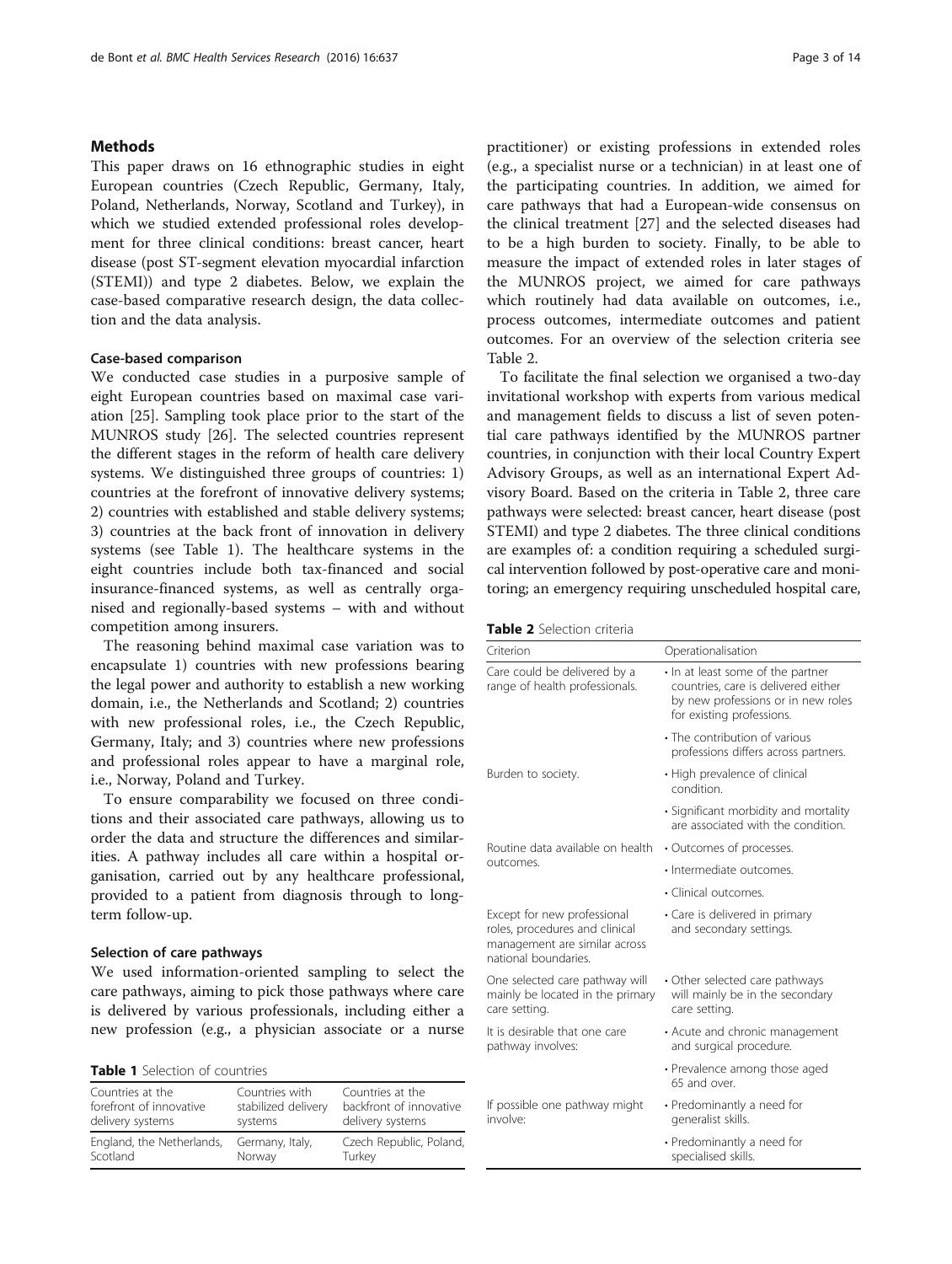rehabilitation and long term care; and a chronic condition managed largely in primary care. Care pathways were distributed such that all participating countries covered two care pathways and each pathway was covered by at least half of the countries, taking into account the occurrence of extended roles in each country (i.e., the sampling criteria) (Table 3).

# Data collection

Ethnographic research was conducted by a team of 11 researchers in all countries on the selected pathways, resulting in a total of 16 case studies (Additional file [1](#page-11-0)). The data was collected between February and August 2014. The ethnographic approach provides in-depth insight into the introduction and development of extended professional roles in day-to-day clinical practice. We sought to include a wide variety of extended professional roles. Hospitals were identified and selected according to rurality, specialisation and size. Rural hospitals, less specialised and smaller hospitals are more likely to employ staff who practice across a wider range of conditions and use a wider range of competences. In contrast, large teaching hospitals with specialised services are more likely to employ specialised professional roles (e.g., specialised nurses) and specialised technicians.

Data collection included in-depth semi-structured interviews and observations (Additional files [2](#page-11-0), [3](#page-11-0), [4](#page-11-0) and [5](#page-11-0)). We interviewed physicians to understand which tasks they would be willing to delegate and under what conditions. We interviewed nurses and other care professionals- such as care assistants and technicians but also physician associates and advanced nurse practitioners-to understand if and how their roles have been extended, how extended roles are created and how different care professionals interact, investigating the jurisdictional aspects of role development. In addition, we interviewed team managers and human resource managers to understand why and how extended roles are deployed in an organisation. Finally, we interviewed patients to find out how they perceived the care provided by extended roles. In total, 160 interviews were

Table 3 Selection of care pathways

| Country         | AMI | Breast cancer | Diabetes II |  |
|-----------------|-----|---------------|-------------|--|
| Czech Republic  | X   | X             |             |  |
| Germany         | X   | X             |             |  |
| Italy           | X   | ۰             | X           |  |
| The Netherlands | X   | X             |             |  |
| Norway          | X   | X             |             |  |
| Poland          | X   | ۰             | X           |  |
| Scotland        |     | X             | X           |  |
| Turkey          | -   | X             | X           |  |
| Total           | 6   | 6             | 4           |  |

conducted. The duration between the interviews varied between 20 min up to 90 min. With the permission of the interviewees, we recorded and transcribed the interviews verbatim.

The research team observed healthcare professionals in their daily work (see Table 4). Through observing care professionals in various roles we developed an empirical understanding of the sociocultural contexts, processes and sense-making activities significant to these professionals [\[25](#page-12-0), [28](#page-12-0)]. During the observations, field notes were made that were typed up in detail immediately after the observation period, leading to 'dense descriptions' of daily work practices [\[29](#page-12-0), [30\]](#page-12-0).

Prior to the study, we defined a case study protocol, targeting the number of respondents and defining both a topic list for the interviews and an observation protocol. All country teams interviewed and observed the minimum number of respondents. Hence, all data were included in the analysis. The research teams from the Czech Republic, Italy and the Netherlands conducted more interviews and observations, which enabled to enrich the data set.

#### Data analysis

Data analysis occurred in two steps, leading from a structured, country-specific analysis to a cross-site analysis. To ensure comparability between sites and between countries, a consistent data analysis approach was developed. During the data collection and analysis, researchers discussed issues emerging from data collection and intermediate results at monthly online meetings and during two face-to-face workshops [[31, 32\]](#page-12-0). At the first workshop, researchers were updated on the approaches to take in interviewing and observation. At the second workshop, researchers presented a selection of observations and interview quotes to gain in-depth understanding of the various case studies. Using the literature and case study results, a list of codes was developed and agreed on as the final common coding framework.

| Country         | Number of  |            | Number of observations |  |  |
|-----------------|------------|------------|------------------------|--|--|
|                 | interviews | Days       | Hours                  |  |  |
| Czech Republic  | 34         | 24         | 62                     |  |  |
| Germany         | 7<br>14    |            | 35                     |  |  |
| Italy           | 19         | 30         | 261                    |  |  |
| Norway          | 23         | 11         | 47                     |  |  |
| Poland          | 12         | 7<br>41    |                        |  |  |
| Scotland        | 10         | 6          | 25                     |  |  |
| The Netherlands | 27         | 18         | 116                    |  |  |
| Turkey          | 21         | 9          | 30                     |  |  |
| Total           | 160        | 112<br>617 |                        |  |  |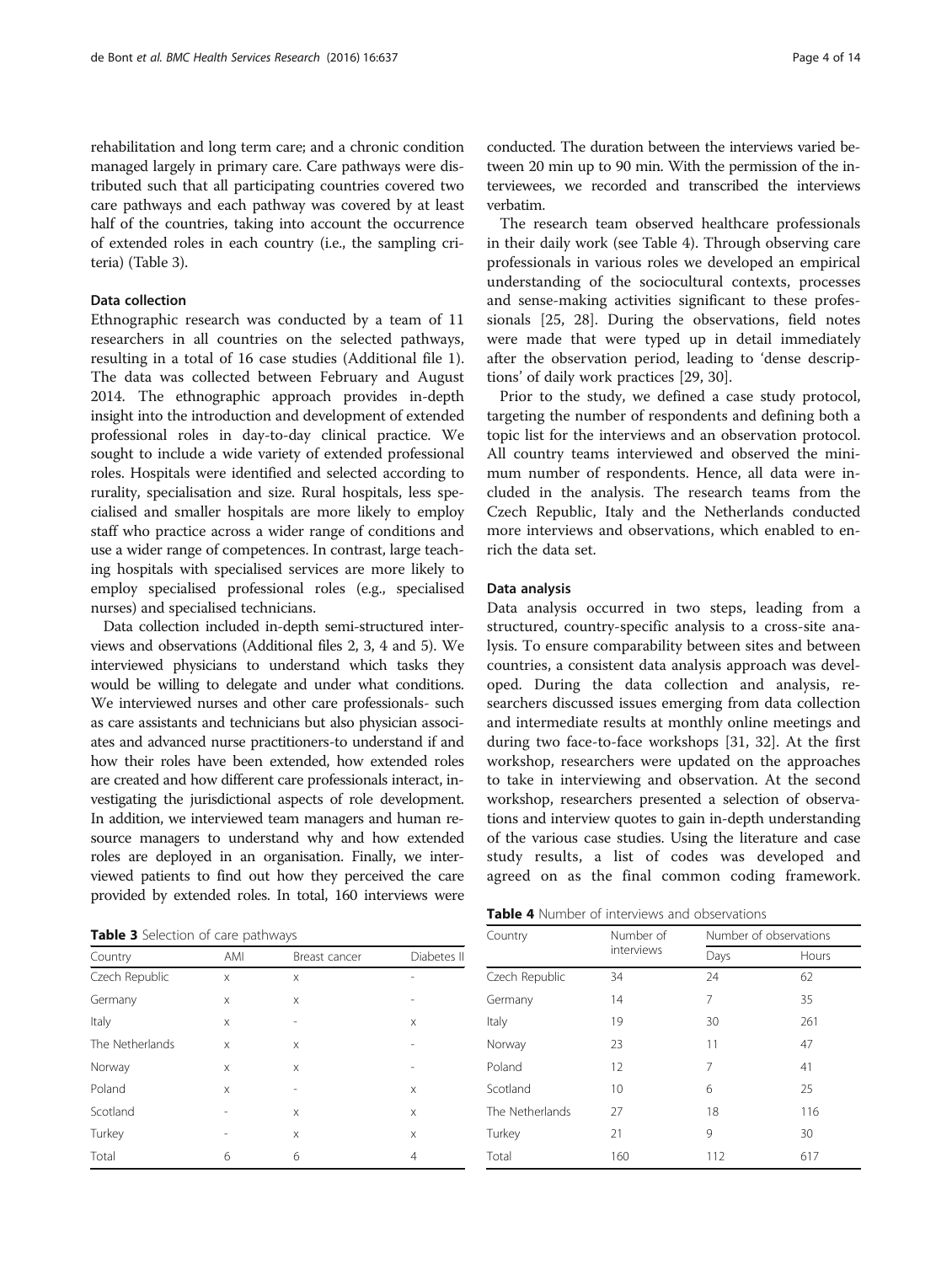Partners attending this workshop were asked to come to shared insights into the everyday work of extended roles and the distribution of tasks and responsibilities. All partners presented at the workshop in a standardized format:

- 1. The role of new professionals in the care pathways.
- 2. The scope of practice of the new professional roles. 3. A description of the work of new professional roles
- in practice.
- 4. A description how tasks were distributed between the professionals in the care pathway.

The two workshops and monthly Skype meetings ensured both comparability and sensitivity for local differences. Moreover, it enabled the two research coordinators (the first and last author, respectively AdB and IW) to come to grips with the differences and similarities in extended roles development in the different countries. Subsequently, each research team in each country prepared their own country-level report. In the country report the partners described: the policy context, the payment system, the legal system, the scope of practices of new roles, the hospital at which the study was conducted, the sequence of tasks in the care pathways, a flow chart of the care pathway, the process of task redistribution, the mundane work to coordinate care and tasks within the care pathways. All sections of the case report included ample and extensive quotes and excerpts from the field notes.

The current paper is based on a cross site analysis using the country reports. AdB and IW compared the different sections of the case reports to map the differences between the countries and between the care pathways. We coded the quotes and field excerpts that revealed 1) how the different professionals – physicians, nurses and new professional roles – claimed authority over tasks, 2) how the distribution of tasks became fluid to get things done; 3) how new professional roles created room for new tasks; 4) how physicians responded to claims new professional roles made over tasks; 5) the standardization of knowledge and its implication for task distribution; 6) the standardization of tasks and its implication for task distribution; 7) the distribution of organising work.

We presented the preliminary findings of the coding to the whole MUNROS research team and the external advisory team. The results of the analysis were shared and discussed with sociological scholars, policy makers and the professional bodies for physicians, nurses and new professional roles.

# Results

We present our findings under three headings, corresponding to the three research questions. Under "What are the emerging extended roles of healthcare professionals in healthcare teams?" we categorise the extended roles that have been introduced in the participating countries. Under "How are extended roles created?" we describe how the extended roles were created in healthcare practice, revealing the fluidity of new professional role development. Finally, under "What are the drivers that explain differences in skill-mix?" we describe the main drivers of extended professional roles and explain the main differences in skill mix. We illustrate the results with quotes and extracts of observational field notes from the case studies.

What are the extended roles of health care professionals? This section gives an overview of the extended roles of health care professionals in the three care pathways (see Table [5\)](#page-5-0). We observed considerable differences in both the number and the kind of roles in the three care pathways. In the heart disease care pathway we identified 20+ roles in the eight countries. We identified new roles for physicians –both more specialised roles and more general roles. An example of a specialised role is the intervention cardiologist. An example of a general role is a hospital physician or an outpatient clinician. The diversification of physicians mirrors the diversification of nurses; with a CCU [coronary care unit] physician comes for example a CCU nurse. In addition, we identified several technicians, such as a paramedic, a radiographer, a resuscitator or a perfusionist, and several assistants.

In contrast to the heart disease care pathway, the type II diabetes care pathway has much less diverse roles. Here, we identified 11 roles. In this care pathway, we identified for example an educationalist, a podiatrist and a food care technician. In the breast cancer care pathway we identified fewer roles than in the heart disease care pathway, but more than in the type II diabetes care pathway. Here, we identified several nursing roles – such as advanced nurse practitioner, oncology nurse, ward nurse, breast care nurse and an out-patient nurse.

In all countries we identified new roles (see Table [6](#page-6-0)). In countries at the forefront of innovative delivery systems –both Scotland and the Netherlands, we identified advanced roles such as the physicians associate and the nurse practitioner. Interestingly, in countries at the back front of innovation in delivery systems we identified as many new roles as in the other countries. Especially, in Czech Republic and Poland we identified mostly specialized roles for physicians, nurses and technicians. In countries with established and stable delivery systems (Germany, Italy), we identified both specialised roles en organising roles – such as documentation assistant, case manager and hospital physician.

A cross country comparison reveals the diversity in tasks among professionals with the same job title, e.g.,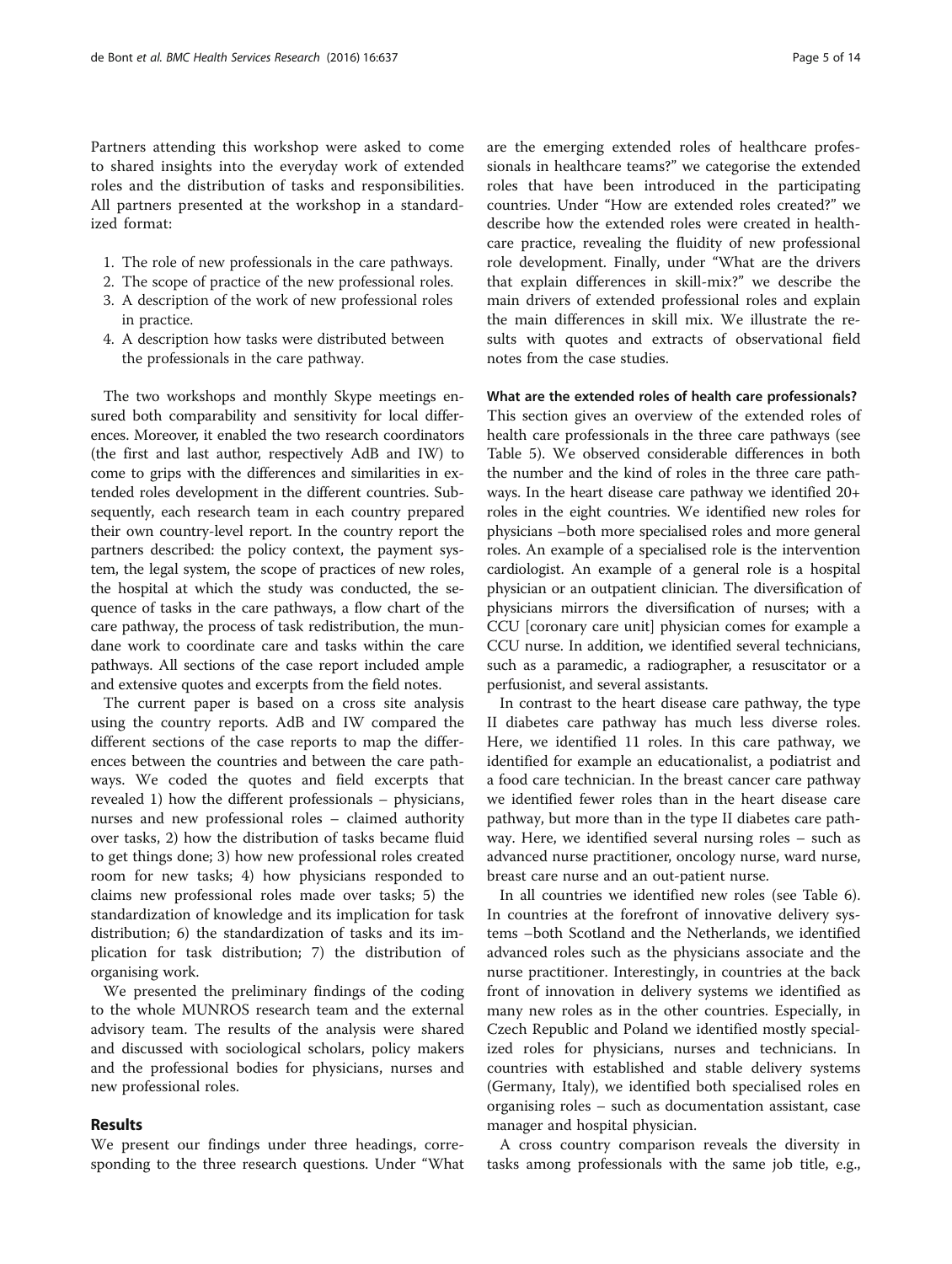## <span id="page-5-0"></span>Table 5 Various roles in the three care pathways

| Stage     | $\bullet$ randas roles in the time eare patingle<br>Role | AMI | Breast cancer             | Type 2 Diabetes |
|-----------|----------------------------------------------------------|-----|---------------------------|-----------------|
| Diagnosis | Advanced nurse practitioner                              |     | $\mathsf X$               |                 |
|           | Breast clinician                                         | X   | $\mathsf X$               |                 |
|           | Cath Lab nurse                                           | X   |                           |                 |
|           | Diabetologist                                            |     |                           | X               |
|           | Emergency cardiologist                                   | X   |                           |                 |
|           | Emergency nurse                                          | X   |                           |                 |
|           | Emergency physician                                      | X   |                           |                 |
|           | Nephrologist                                             |     |                           | $\mathsf X$     |
|           | Paramedic                                                | X   |                           |                 |
|           | Pathologist                                              |     | $\boldsymbol{\times}$     |                 |
|           | Physician associate                                      | X   |                           |                 |
|           | Radiographer                                             |     | X                         |                 |
|           | Resuscitator                                             | X   |                           |                 |
|           | Technician                                               | X   |                           |                 |
|           | Triage nurse                                             | X   |                           |                 |
| Treatment | Advanced nurse practitioner                              |     | $\boldsymbol{\times}$     |                 |
|           | Cath Lab nurse                                           | X   |                           |                 |
|           | CCU cardiologist                                         | X   |                           |                 |
|           | CCU nurse                                                | X   |                           |                 |
|           | Documentation assistant                                  | X   |                           |                 |
|           | Educationalist                                           |     |                           | X               |
|           | Health care assistant                                    | Χ   | $\boldsymbol{\times}$     |                 |
|           | Hospital physician                                       | X   | X                         |                 |
|           | Intensive care nurse                                     | X   |                           |                 |
|           | Intervention cardiologist                                | Χ   |                           |                 |
|           | Perfusionist                                             | X   |                           |                 |
|           | Radiologist                                              |     | X                         |                 |
|           | Radiology physicist                                      |     | $\mathsf X$               |                 |
|           | Radiology technician                                     | X   |                           |                 |
|           | Technical radiation assistant                            | X   | X                         |                 |
|           | Ward nurse                                               |     | $\boldsymbol{\mathsf{X}}$ |                 |
| Follow-up | Advanced nurse practitioner                              |     | $\mathsf X$               |                 |
|           | Breast care nurse                                        |     | X                         |                 |
|           | Diabetes education nurse                                 |     |                           | X               |
|           | Dietician                                                |     |                           | X               |
|           | Documentation assistant                                  | X   |                           |                 |
|           | Foot care technician                                     |     |                           | $\mathsf X$     |
|           | Health care assistant                                    | X   |                           |                 |
|           | Hemodynamics nurse                                       | X   |                           |                 |
|           | Intensive care physician                                 | X   |                           |                 |
|           | Nutrition specialist                                     | X   |                           | X               |
|           | Ophthalmologist                                          |     |                           | $\mathsf X$     |
|           | Consultant Palliative care                               |     | X                         |                 |
|           | Out-patient clinician                                    | X   |                           |                 |
|           |                                                          |     |                           |                 |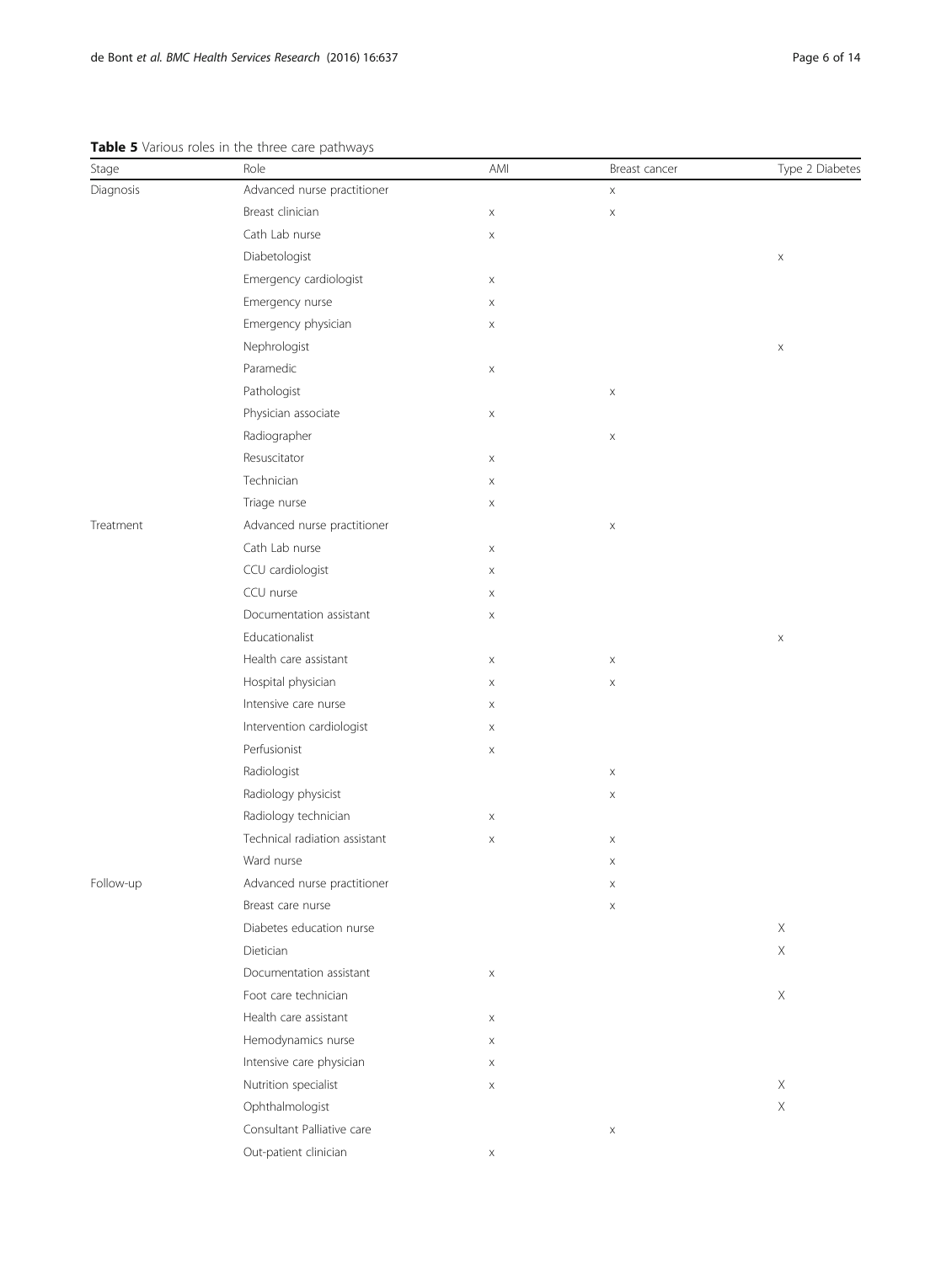<span id="page-6-0"></span>Table 5 Various roles in the three care pathways (Continued)

| Out-patient nurse       |  |  |
|-------------------------|--|--|
| Podiatrist              |  |  |
| Retinal screening nurse |  |  |

specialist nurses, paramedics, and radiation technicians. Hence, the exact role of a professional, including tasks, competencies and responsibilities may differ between countries. This implies that although the findings from this study provide insight into the increasing diversity in individual roles in three distinct care pathways, they cannot easily be generalised to other care pathways.

Furthermore, the diversity in roles complicate the comparison of extended roles across countries. We cannot compare the roles in a care pathway based upon job titles. Yet, and following Abbott's [[7\]](#page-12-0) insight of the importance of studying actual tasks and work activities to the understanding of professional role development, we need to make detailed comparison of these tasks and activities. We compare the diversity of health care delivery systems in which new roles develop. Hence, studying the development of new roles in diverse contexts is the main advantage of this large international study on new roles.

## How are extended professional roles created?

Following this overview of the various roles in the three care pathways in the eight countries, we now turn to the question how extended roles evolve. From the interviews it was apparent that physicians play a key role in the distribution of work. Extended professional roles depend on local and sometimes even individual professional arrangements – despite protocols or, in some cases, a legally defined scope of practice. In the Dutch heart disease case study a physician associate – a master's-level practitioner operating in the medical domain and possessing the legal right to conduct clinical procedures that used to be the

Table 6 Classification of care pathways

preserve of medical doctors, e.g., endoscopy, defillibration and prescribing medicine [[33](#page-12-0)] – explained this dependency as follows:

"It is up to the cardiologist who implants the device to decide how much I can do during an operation. Cardiologists differ in what they leave up to me (…)" (physician associate, cardiology, Netherlands)

So, tasks and responsibilities depend strongly on the personal relationship between the health care professional aspiring to take on an extended role and an individual physician. Trust in the competences of an individual practitioner plays a crucial role herein. For example, in the Czech case study of heart disease nurses distinguished "their" doctor (an interventionist cardiologist) from the physicians of the CCU department:

"When I have to call the nurse from CCU, she assists her doctor and I assist mine" (nurse, catheterization laboratory (Cath Lab), Czech Republic cardiology case)

"Sometimes we feel as in MASH. I often think of a doctor from another place who was helping us. At night, when we were admitting a patient with AMI, he came and asked me to call in the team. I had to tell him that he and I are the team. He was quite surprised and later on valued my critical thinking when I, in certain phase of the procedure, had prepared the defibrillator. He offered me a job on the clinic he worked at but I had to decline it. We are

| Country            | AMI                      |                          | Breast cancer            |                          |                          | Type 2 Diabetes          |                          |                      |                          |
|--------------------|--------------------------|--------------------------|--------------------------|--------------------------|--------------------------|--------------------------|--------------------------|----------------------|--------------------------|
|                    | No new<br>roles          | Specialised<br>roles     | Organising<br>roles      | No new<br>roles          | Specialised<br>roles     | Organising<br>roles      | No new<br>roles          | Specialised<br>roles | Organising<br>roles      |
| Czech<br>Republic  | $\overline{\phantom{a}}$ | X                        | $\overline{\phantom{a}}$ | $\overline{\phantom{a}}$ | $\times$                 | $\overline{\phantom{a}}$ | $\overline{\phantom{a}}$ | ٠                    | -                        |
| Germany            | $\overline{\phantom{0}}$ | $\overline{\phantom{a}}$ | X                        | $\overline{\phantom{a}}$ | X                        | $\times$                 | $\overline{\phantom{a}}$ |                      |                          |
| Italy              | $\overline{a}$           | $\overline{\phantom{a}}$ | X                        | ٠                        | $\overline{\phantom{a}}$ | $\overline{\phantom{a}}$ | $\overline{\phantom{a}}$ | X                    | X                        |
| Norway             | $\boldsymbol{\times}$    | $\overline{\phantom{a}}$ | $\overline{\phantom{a}}$ | $\times$                 | $\overline{\phantom{a}}$ | $\overline{\phantom{a}}$ | ۰                        |                      | ۰.                       |
| Poland             | $\overline{\phantom{0}}$ | X                        | $\overline{\phantom{a}}$ | $\overline{\phantom{a}}$ | $\overline{\phantom{a}}$ | $\overline{\phantom{a}}$ | $\qquad \qquad$          | X                    | ۰.                       |
| Scotland           | $\overline{\phantom{a}}$ |                          |                          | ٠                        | $\boldsymbol{\times}$    | $\overline{\phantom{a}}$ | $\overline{\phantom{a}}$ |                      | X                        |
| The<br>Netherlands |                          | X                        |                          | $\overline{\phantom{a}}$ | $\boldsymbol{\times}$    | X                        |                          |                      |                          |
| Turkey             | $\overline{\phantom{a}}$ | $\overline{\phantom{a}}$ | $\overline{\phantom{a}}$ | $\overline{\phantom{a}}$ | $\times$                 | $\overline{\phantom{a}}$ | $\overline{\phantom{a}}$ | X                    | $\overline{\phantom{a}}$ |
| Total              |                          | 3                        | $\mathfrak{D}$           | $\mathcal{P}$            | $\overline{4}$           | 3                        |                          | $\overline{2}$       | 2                        |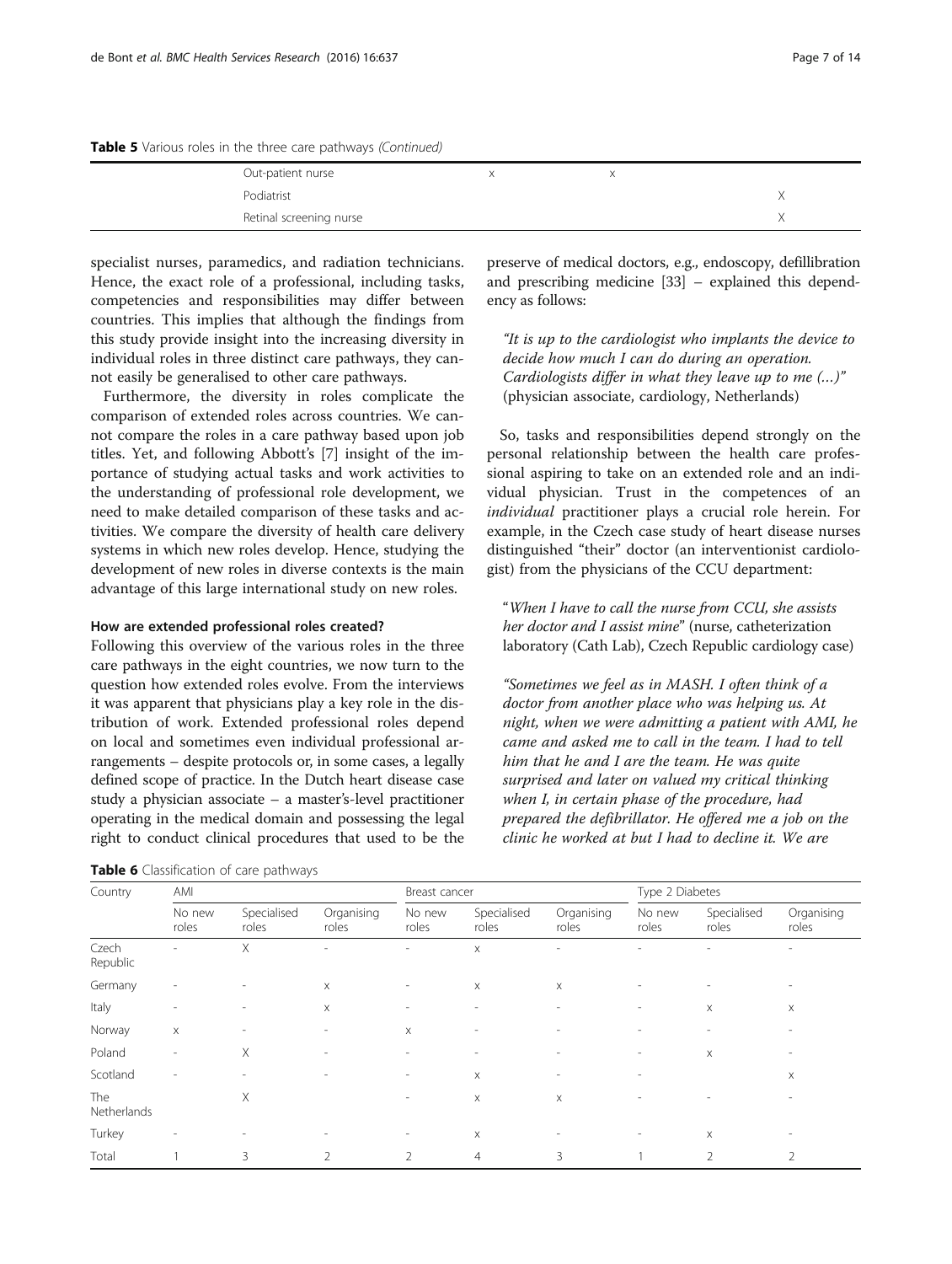trained that way, we can do it, we can organize the work very well"(nurse, Cath Lab, Czech Republic cardiology case).

Personal relationships often build up over years. Several professionals in extended roles, such as specialised nurse or advanced nurse practitioner, already had extensive experience as a nurse or technician. The physicians knew them well before they started training and were entrusted with the new role, which also meant a new career opportunity:

"I started here in'95. I'd already been working here for ten years when someone asked me if I wanted to do more in my scope of practice. They offered me a position as PA." (physician associate cardiology, Netherlands)

The kind of work and clinical responsibilities delegated to professionals in extended roles differ not only among individual practitioners, but is also situated. The case studies reveal that often the need 'to keep things going' [[11](#page-12-0)] encourages the introduction of new roles. The next excerpt from the Polish heart disease case illustrates how an extended role moves beyond its initially defined scope. Here, paramedics, educated as technicians, work in the hemodynamics department. Although not officially on the emergency team, they can join it temporarily:

"If anything goes wrong I run into the room. So I'm involved in saving lives if necessary. When the [the heart] stops I run to reanimate the patient. And we all [cardiologist, nurse, technician/paramedic] act together. (…) Defibrillation or intubation? I can do that!" (technician/paramedic, Poland)

Extended professional roles may in reality cover a wider range of expertise and related activities than formally described. The fluidity of the workplace [\[7, 11\]](#page-12-0) enables individuals to participate in complex or clinically unstable situations. Yet what they actually do also depends on their professional background and acquired competences:

"Now we've got physician associates who come from all sorts of backgrounds. They may go and see somebody first, come back and then get the surgeons to come in. You know, after they've done kind of all the ground work. On the wards, they may take blood. They have a bigger, broader remit and, really, their roles are quite flexible. It's really what the service needs. In places they'd act as an assistant in surgery. They are roles in their own right but they go across quite a wide range, from wards to theatres to clinics.…" (manager, Scotland).

Besides personal relationships, also formal relationships play a role. In Italy, nurse assistants played an increasingly important role. However, as the assistants were employed by an external company, nurses were very careful handing over tasks:

"Even if Luisa has the competences for administering the oral therapy to patients, always under the supervision of nurses, she is not allowed to do this on this ward.[…] I think it is because their role are not properly defined yet, and nurses usually do not trust them." (Observation – Hospital Care, Italy)

Hence, locality or 'situatedness' plays a crucial role in the (re)allocation of tasks. This sometimes results in practitioners not practicing to their full (legal) competence. The case studies reveal that legally assigned clinical activities sometimes cannot be carried out due to restrictive local arrangements. In countries where extended professional roles are legally recognised – such as the advanced nurse practitioner in the Netherlands and Scotland, these new professions find it hard to make full use of their new authority in actual care provision, like medicine prescription. Interviewees revealed that administrators, physicians, nurse practitioners and physician associates were often not aware of national (legal) regulations that provided nurse practitioners with more (legal) space to practice independently from physicians, or they accepted the organisation's or physician's wish to not (fully) use their legal space to act as they did not want to harm the relationship of trust that allowed them to work independently in other parts of the care pathway.

The differences in tasks and responsibilities, the organisational embeddedness of practitioners, and the situatedness of the work, limit further development of extended professional roles, and may even lock professionals into their work place. Furthermore, extended roles that cannot be linked to a body of expert knowledge or that lack a national infrastructure, hinder moving between care pathways and organisations.

# What main drivers explain the main differences in the skill mix?

This section describes two directions in which extended roles develop that emerged from our analysis: specialisation which involves an increasing level of expertise in a narrowly defined area, and generalisation which concentrates on organising activities.

Specialisation enables professionals to extend their role and to carry out clinical tasks relatively independently from physicians as they develop expertise and clinical routines in a particular clinical area. Examples are: designing a radiation therapy plan, stabilising patients in emergency care centre and monitoring type 2 diabetes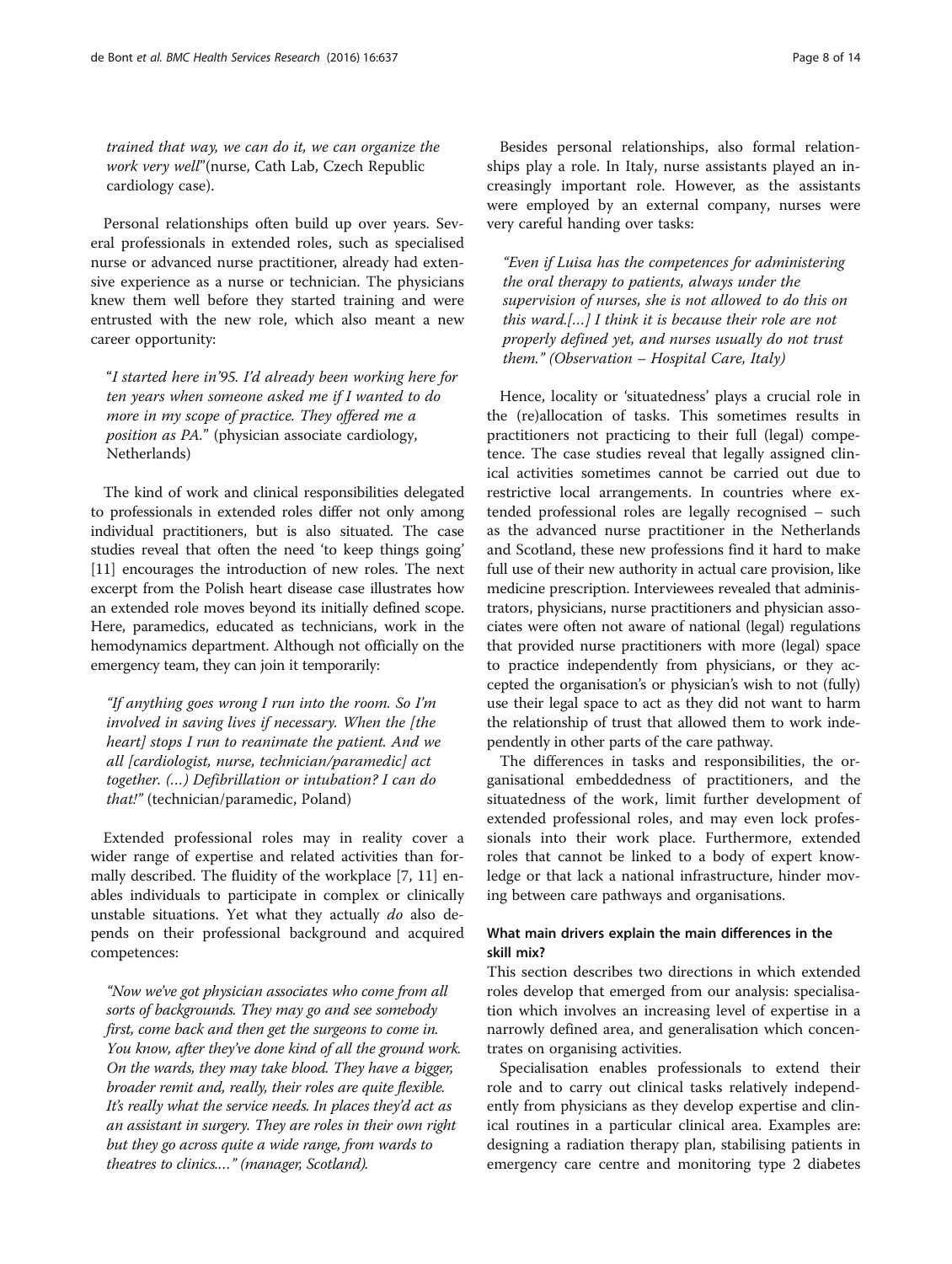patients. An example of a specialised technical role is the hemodynamic technician. In the heart diseases (post STEMI), we interviewed a Polish hemodynamic technician who followed a formal training and is therefore allowed to perform a specialised technical task. In the following quote he contrasts his former role as a paramedic with his new specialised role in hemodynamics:

"There is a requirement that the equipment has to be serviced by a technician. So, we all have the required training and are certified. We all had radiology training and got a certificate that is valid for five years. At the same time we are all paramedics. Actually, I first worked as a paramedic and only afterwards started to work in hemodynamics section" (Technician, Poland)

In all three care pathways, we observed specialised physicians who worked with specialised nurses and specialised technicians. Physicians, we expected, protect their jurisdiction by distributing non specialised work to others. Yet, nurses and technicians specialise too. Hence, the care pathway can be depicted as a sequences of relative small but specialised tasks. This is well illustrated in a field note excerpt about the work of Czech radiation assistants (RA) who position the patient during radiation treatment. The development of a treatment plan – as the field note below shows, transcended in parts, such as perform a CT scan with a fixed number of cuts, insert CT scan into planning system, create 3D reconstruction of the body, draw bone structure, etc. Moreover, the treatment is designed as a managerial process. The physician defines the treatment plan which the RA develops into a radiation plan. After the physician approves the radiation plan, the RA can start the simulation to fill in the planning system:

One important condition for correct radiation treatment is the positioning (fixation) of the patient to ensure a precise, stable and easily reproducible position. This is done by an RA. The RA performs a CT scan, including a series of transverse CT cuts that provide information about the placement of the tumour deposit and density of tissues. This occurs under the supervision of a physician. The number of CT cuts is defined by the physician. After the CT screening, the RA imports the CT images into the planning system, creates a 3D reconstruction of the patient's body and draws the outline of the body and bone structures. Next, the physician defines the treatment plan, setting the patient's position and applied fixation tools, the target dose, and dose limits for critical organs. On the basis of these data the radiology physicist or the RA produces the radiation

plan. When the physician has approved the radiation plan, he sends the plan for simulation to the RA, who checks the radiation fields and the position of lamellas at the multilamellar collimator. After the simulation takes place, the parameters of individual fields and data from the planning system are sent to the irradiator. This enables automatic setting of the specified parameters (table position, shoulder slope, field size, number of monitor units, etc.) for the given patient. (Hospital field notes, Czech Republic)

As nurses and technicians specialise too, they also delegate tasks to others. This is nicely illustrated by the Scottish case where podiatrists and foot therapists provide care to diabetic patients suffering foot injuries. The physicians delegate foot care to the podiatrist, who in turn further delegates the screening aspect of foot care to foot therapists. Podiatrists cover a wider part of the care pathway; they run a diabetic foot service, take care of high-risk patients, order diagnostic tests, prescribe drugs, and conduct wound care. They delegate part of their work to the foot therapist who annually screens low-risk patients for foot complications arising from diabetes.

Generalisation involves both the organisation of care and the integration of nursing care and medical care. Professionals in organising roles work independently of physicians as they run the services on their own. Hence, rather than resulting from task delegation, the extended roles developed when hospitals started to offer a new health service. In other words, service redesign enables professionals to extend their role, to carry out tasks independently of physicians, and to contribute to the efficiency of care. These health services serve both organisational (i.e. increasing capacity and productivity) and medical purposes (lower admission rates, shift to outpatient care, and focus on lifestyle to improve patient health outcomes). Examples are: the cardiac rehabilitation nurse practitioner, the case manager, the triage nurse, the breast clinician and the out-patient physician. These new roles cover a more extensive part of the pathway. In Turkey, for instance, oncology nurses have an important role in guiding and supporting the patient through the breast cancer care pathway. They organise the care and support the patient. Davina Allen suggests this 'organising work' is 'nursing work' [[34](#page-12-0)]. More than 'just organising' as a more or less rational activity, nurses 'translate' patient needs as they modify and adjust needs and requirements to secure a match between the needs of a patient and the available services [[35\]](#page-12-0). This not only indicates a broader view of the definition of care provision in the care pathway, it also reveals how nurses in their extended role mediate and integrate 'cure' and 'care'.

Some new professionals - such as advanced nurse practitioners, physician associates and specialised nurses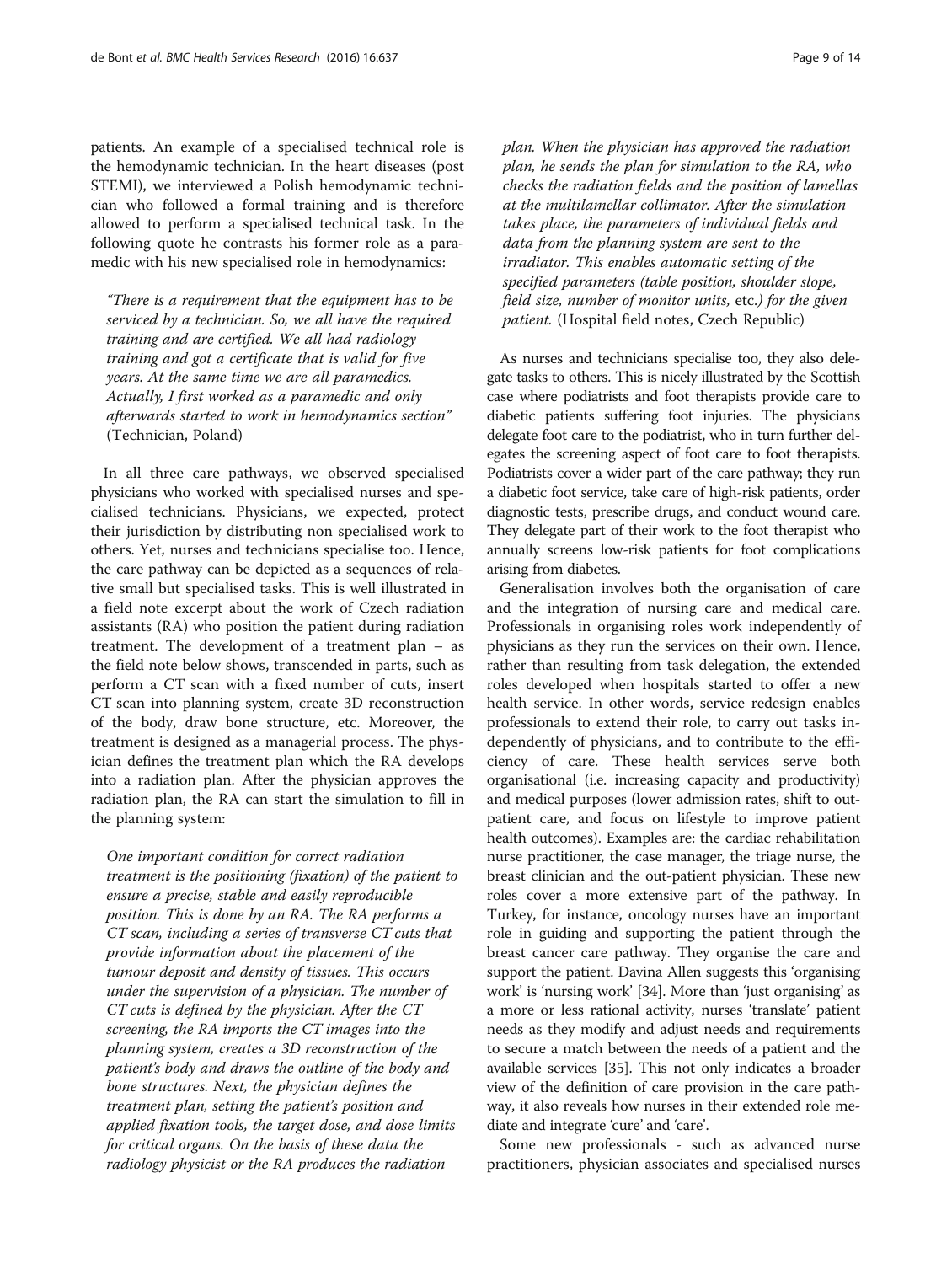- incorporate a generic perspective into their work, considering and responding to the wider organisational aspects of patient treatment. An example is the advanced nurse practitioner in the Netherlands. Advanced nurse practitioners combine caring tasks with clinical activities previously carried out by physicians. The next excerpt shows how the nurse practitioner provides clear instructions to the patient on drug treatment, mediating optimal clinical care and the patient's well-being. This advanced nurse practitioner includes the well-being of the patient as a part of the medical treatment. She balances the risk of infectious diseases against the side effects of medicine that boosts the immune system:

The next patient enters the consulting room with her husband. The nurse practitioner (NP) immediately notices her pale skin. 'We need to check your blood sample!' The woman says she feels terrible. She had an awful headache last time, and has been crying for the past 24 h. She can't take it anymore. The NP nods sympathetically: 'I think it was the Neulasta' [a drug that can be administered during chemotherapy to strengthen the immune system]. She suggests stopping the drug: 'It's your last course today.' The patient asks about the risk of not taking it. The NP answers that there is only a small risk of infection. The patient has had a throat infection before and 'the GP wouldn't give me anything for the pain.' The NP says that she shouldn't call the GP: 'You need to call us! Anytime! Do you have the number? Or ask your GP to contact the hospital. There's always someone around.' The patient hesitates: 'What should I do? I think I'll just take it.' The NP advises her not to take it: 'You'll be very sick again. It's your last course'. (Hospital field notes, the Netherlands)

While new technologies facilitate the development of specialised roles, the development of new generic or 'organising professional roles' is linked to an increasing demand for care as well as the introduction of new treatment facilities. In the Dutch heart disease case, for instance, the number of patients treated for STEMI increased from 2,000 to 9,000 per year. Hospital admission time was greatly reduced. Whereas patients used to stay in the hospital for three days, they are now discharged after only a few hours of treatment. Both the increased volume and the enhanced complexity of care have implications for workforce capacity and work content in terms of expertise and organisation of treatment. Patients discharged early need more complex care at home. For example, some discharged patients continue to receive intravenous therapy in the domicile. In the Dutch case study, most cardiologists only saw the new patients, and delegated out-patient care to nurse practitioners and physician assistants:

"Nurse practitioners are the contact person for patients on the heart rehabilitation trajectory. I totally support that. Those patients are often very unsure about their disease and often have lots of questions. It takes a lot of time before you can discuss them during an appointment with a cardiologist. It's so nice that these new professionals are available to answer these kinds of questions. It helps that these professionals see those patients every now and then. So the care provider is always the same person (and) their biggest strength is that their care is very accessible and approachable." (cardiologist, the Netherlands)

In this case, nurse practitioners play an important role in supporting patients during extended care at home. Patients can reach them easily with questions or worries, something we frequently observed during the case study. Similar observations arose in Italy and Turkey. In Italy, nurses were trained as case managers to manage longterm care processes for chronically ill patients to improve health outcomes. In Turkey, specialised nurses were recruited to counsel patients with type 2 diabetes and support healthy living behaviours to improve their condition. Key skills for an organising professional role are brokering and translating between the hospital and home, and between care and cure.

In short, the main drivers of skill-mix change reside in the technological development of medical treatment and the need for more generic or organising competences in an increasingly complex medical field which offers more treatment on an out-patient basis. While the technical roles focus on the closely specified technical-clinical domain, organising roles concentrate on integrating various aspects of clinical treatment and care and cure activities, which is particularly relevant to care for patients with chronic diseases.

# **Discussion**

This paper has revealed a large variety of extended professional roles in three care pathways in eight European countries. In our 16 cases, in total 48 extended professional roles were identified. There are considerable differences in the number and kinds of extended professional roles between and within the three care pathways. Informed by the literature on the sociology of professions and organised professionalism [[15, 16, 21\]](#page-12-0), which highlights both professions' tendency to protect professional jurisdictions and the increasing importance of organizations' needs in professional role development, we have demonstrated that the extended roles develop in two directions: 1) specialised roles, and 2) generic roles (see Fig. [1](#page-10-0)). Specialised roles occupy a narrowly defined area of expertise, often concentrating on the medicaltechnical parts of clinical treatment. Specialised roles are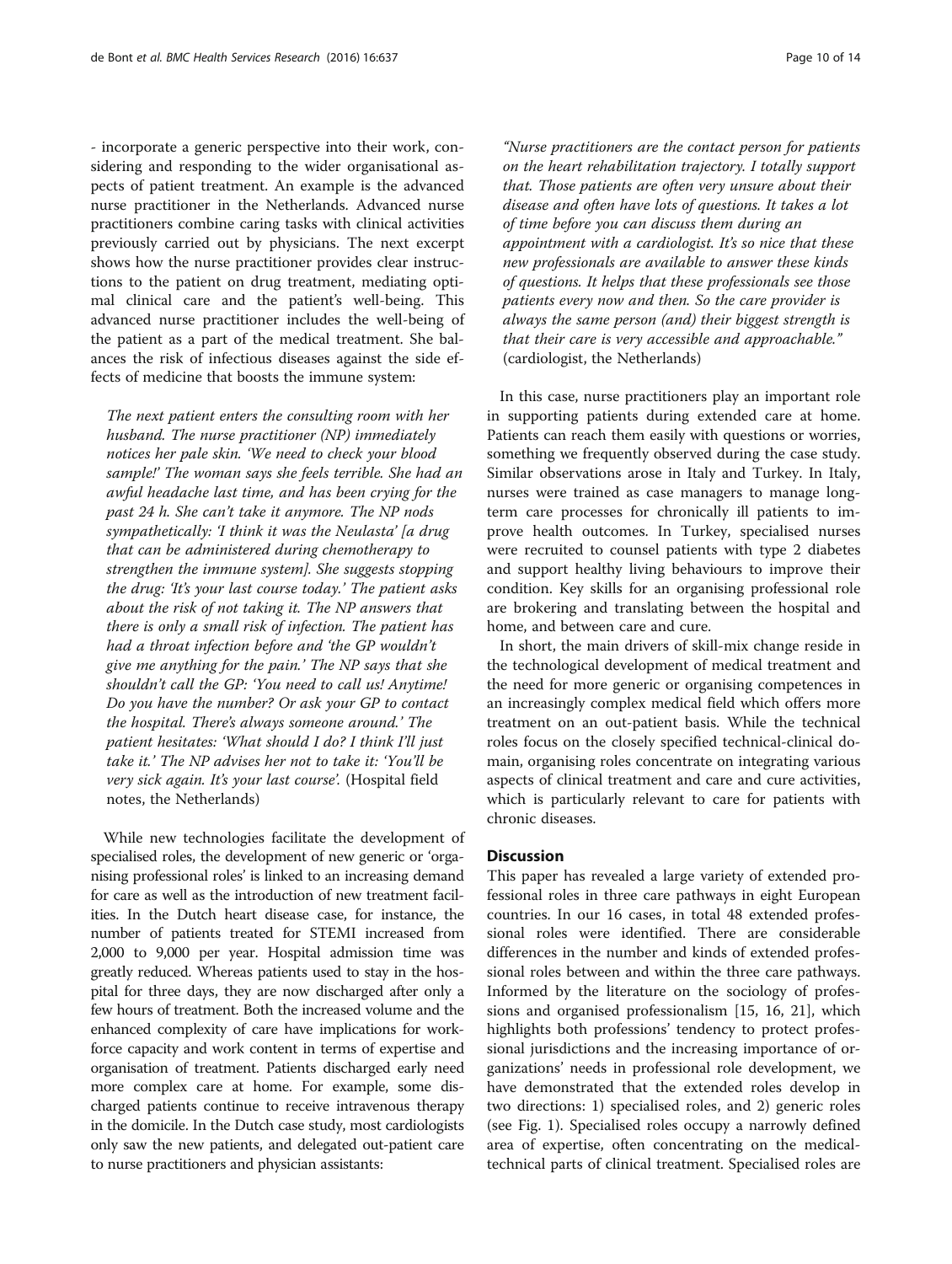<span id="page-10-0"></span>

driven by the ever increasing complexity of healthcare services due to medical technological and clinical knowledge development. Generic roles, conversely, have a broader scope and cover a larger part of the care pathway. Generic roles focus on the organisation of care and treatment, often integrating care and cure activities. Generic roles aim to 'fill up' the space between the specialised practitioners, guiding the patient through the treatment trajectory. In care delivery, generic roles typically combine and integrate cure and care activities; patients and relatives consult them with questions, and they give advice, considering (drug) treatment as well as dealing with the disease in everyday life.

Extended professional roles can evolve in both specialized and generic directions as they develop particular expertise and clinical routines that contribute to local healthcare quality and efficiency of health service delivery. Moreover, extended roles develop new ways of health service provision that suit healthcare organisations, encouraging and shaping organisation-oriented healthcare delivery.

Role development, this research shows, is a situated endeavour. In contrast to what is expected from initiatives to give nurses extended professional rights and introduce physicians assistants to healthcare systems [[36, 37\]](#page-13-0), such formal or legal scope of practice has had less impact to date. Rather, the development of extended roles depends upon the willingness of local physicians (and nurses) to delegate tasks, and the capacities and (perceived) trustworthiness of professionals in these new roles to further develop their work. Personal relationships and trust of a physician in the competences of an individual practitioner play a key role herein [[38](#page-13-0)]. National rules are sometimes unknown, or get overruled by local protocols and guidelines. Moreover, extended roles that lack legal embedding may carry out medical services nonetheless. We have shown how in some cases extended roles (like the paramedic in Poland) carry out clinical activities in a wider range of expertise than formally allowed. In short, extended roles develop, at least partly, independently from the legal context.

Extended roles gain the credibility to perform new and advanced tasks within the teams and organisations they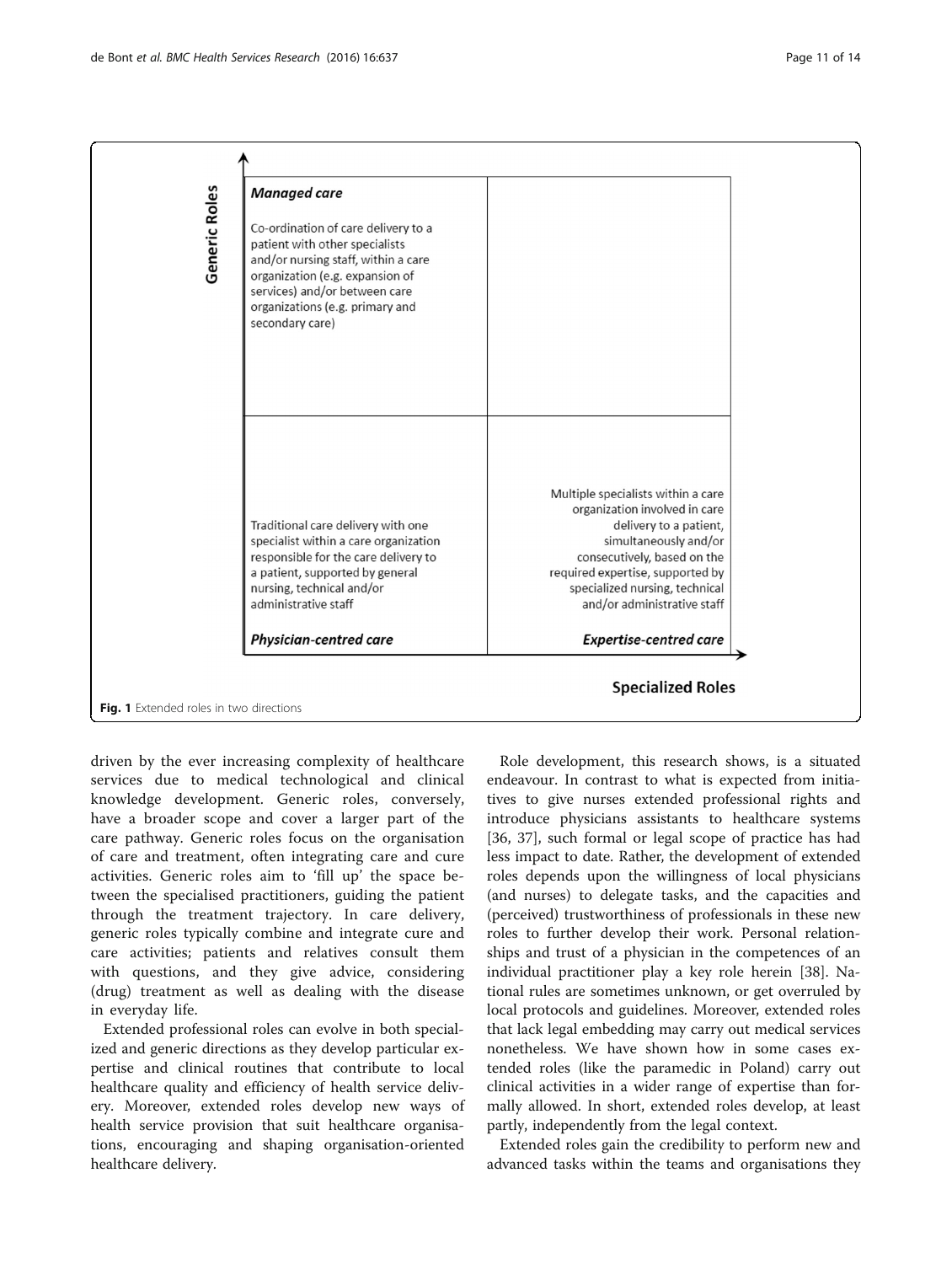<span id="page-11-0"></span>belong to. Local organisational infrastructures drive the introduction and development of new and extended roles rather than professional policies, guidelines and legislation. This also explains why we found fewer differences between countries than expected; although there are many differences – i.e. we identified a wide range of extended roles– extended roles are part of everyday care delivery in all countries.

This 'locality' of extended role development has consequences for the employability of these practitioners. As jurisdictions are defined locally, the mobility of practitioners in extended roles is rather limited. In other hospitals other rules and expectations will be applicable for extended roles. Hence, an important question is whether extended role development confines itself to these local practices, or whether the extended roles will find their 'way up' to the level of professional associations, educational programs and policy level, leading to formal changes in professional jurisdictions.

There are some limitations of this study that need to be mentioned. First, the findings are based on 16 case studies in eight countries, over three care pathways. Although the sites were selected carefully, we cannot exclude different experiences with new professional roles in the care pathways of other healthcare organisations in the selected countries or in other (non-European) countries. Therefore, this study should be seen as purely indicative of skill-mix developments across Europe, and further study  $-$  both qualitative and quantitative  $-$  is necessary. Secondly, the case studies were performed by different researchers in each country, which may have led to inconsistencies in data collection or reporting. We have tried to minimise this by organising face-to-face workshops to train all researchers, monthly Skype meetings to exchange experiences with data collection, the use of a standard topic list for interviews and a standard protocol for observations, and by discussing the analysis and findings extensively. Because of this, we are confident about the comparability of the data between countries, consistency in the data analysis, and sensitivity of findings for local differences.

We see at least two relevant avenues for future research. First, it would be interesting to investigate how transferable the findings are to other care pathways and countries. Given the diversity in care pathways and countries selected for this study, similar developments in skill mix and underlying drivers may be observed elsewhere, giving our findings external validity [\[26](#page-12-0)]. Second, further research is needed into the effect of diversification of health care teams on the effectiveness and efficiency of care. Although, there is some evidence that skill-mix change may help improve healthcare quality and contain healthcare costs [[39\]](#page-13-0), it is largely unknown how different skill-mix arrangements affect

outcomes for patients, professionals and the healthcare system, in different care pathways.

# Conclusion

There are considerable differences in the number and kind of extended roles between both countries and care pathways. The main drivers for new roles reside in the technological development of medical treatment and the need for more generic competencies. Extended roles develop in two directions: 1) specialised roles and 2) generic roles.

# **Endnotes**

<sup>1</sup>Health Care Reform: the iMpact on practice, oUtcomes and costs of New roles for health pROfeSsionals (MUN-ROS project; FP7-HEALTH-2012-INNOVATION-1; [http://](http://www.abdn.ac.uk/munros/) [www.abdn.ac.uk/munros/](http://www.abdn.ac.uk/munros/); @MUNROSproject).

# Additional files

| <b>Additional file 1:</b> Ethnography. (DOCX 40 kb)                 |
|---------------------------------------------------------------------|
| <b>Additional file 2:</b> Topic list New professional. (DOCX 32 kb) |
| <b>Additional file 3:</b> Topic list physicians. (DOCX 29 kb)       |
| <b>Additional file 4:</b> Topic list nurses. (DOCX 29 kb)           |
| <b>Additional file 5:</b> Observation schedule. (DOCX 28 kb)        |

#### Abbreviations

post STEMI: ST-segment elevation myocardial infarction; CCU: Coronary care unit; Cath Lab: Catheterization laboratory; RA: Radiology assistant; CT: Computerized tomography; 3D: Three-dimensional; NP: Nurse Practitioner

#### Acknowledgements

The authors also wish to thank all those who supported and guided this work both within the MUNROS research project team and as members of the external advisory board: Daryll Archibald, Jan Erik Askildsen, Nina Berven, Steve Birch Milan Brychta, Sinem Erincç, Jonathan Gibson, Mathijs Kelder Julia Köppen, Marianne Luyendijk, Debbie MacClaggan, James McDonald, Michal Mijal Matteo Ruggeri, Alicja Sobczak, Juliane Stahl Hana Svobodova, Petr Tousek and Apostolos Tsiachristas.

#### Funding

European Commission funded this research programme 'Health Care Reform: The iMpact on practice, oUtcomes and cost of New ROles for health profeSsionals (MUNROS), under the European Community's Seventh Framework Programme (FP7 HEALTH-2012-INNOVATION-1) grant agreement number HEALTH-F3-2012-305467EC.

#### Availability of data and materials

The data can be available from authors upon request.

#### Authors' contributions

AdB collected data, designed the method for data analysis, analysed the data and drafted the article. JE designed the method for data analysis and critically revised the article. SC collected and analysed the data and reviewed a draft of the article. ZGO collected and analysed the data and reviewed a draft of the article. KLH collected and analysed the data and reviewed a draft of the article. TL collected and analysed the data and reviewed a draft of the article. BZ collected and analysed the data and reviewed a draft of the article. MZ collected and analysed the data and reviewed a draft of the article. CB conceived the case studies as part of the original research funding application for the wider research programme, collected and analysed the data and reviewed a draft of the article. IW designed the study protocols,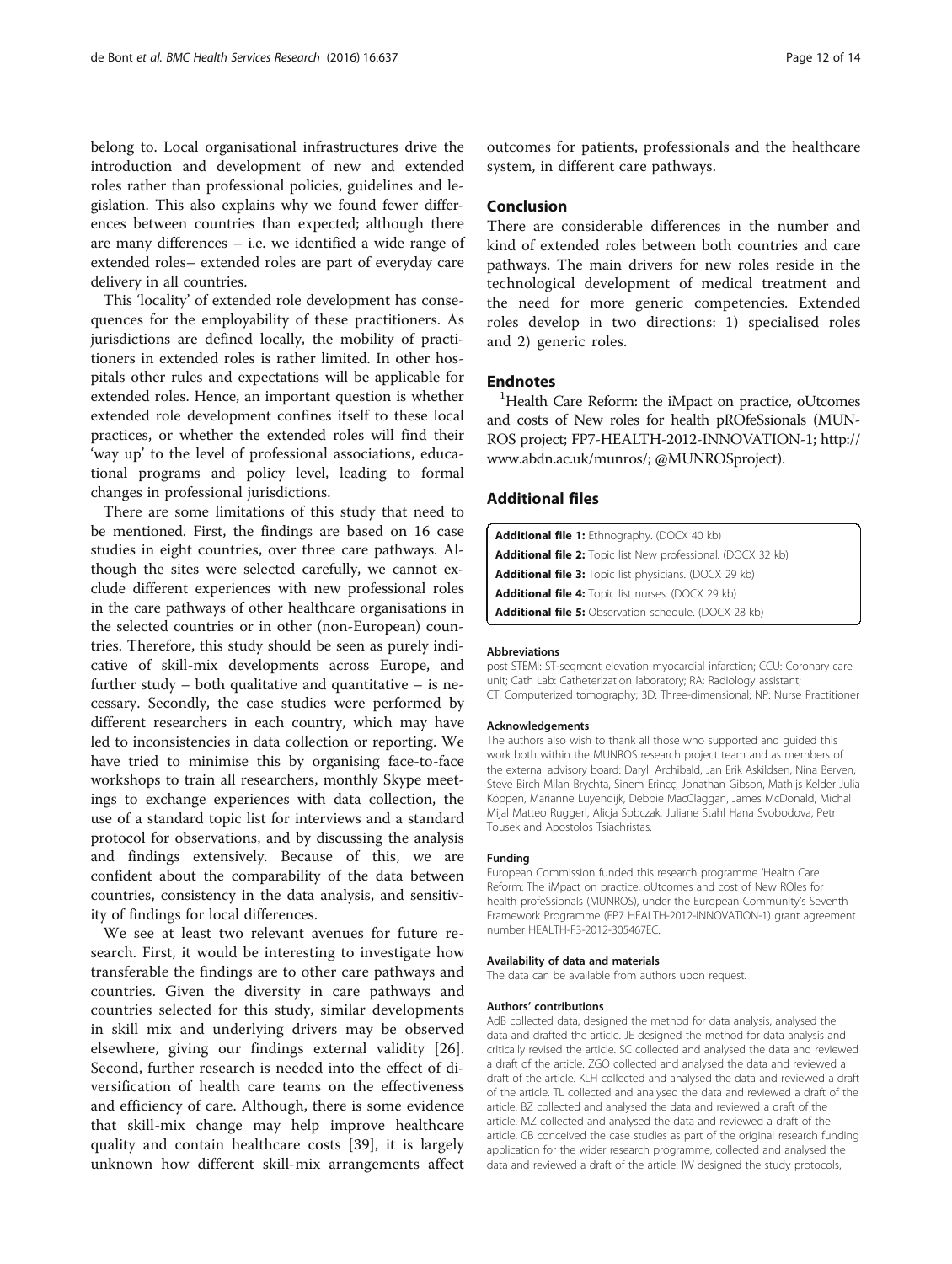<span id="page-12-0"></span>collected data, designed the method for data analysis and critically revised the article. All authors read and approved the final manuscript.

#### Competing interests

The authors declare that they have no competing interests.

#### Consent for publication

Non applicable.

#### Declarations

Each partner country obtained all necessary local and national (ethical) approvals. In addition, permission for the research was sought and obtained from the organizations where the research was conducted. Furthermore, all respondents were asked permission before the interviews and the observations were conducted. The managers, professionals and patients got an information sheets about the study. In all countries, patients were asked

to sign a consent form. In Scotland, following national guidelines, also the managers and professionals signed a consent form.

National (ethical) approvals was granted by:

Czech Republic, Ethics Committee Faculty Hospital Kralovske Vinohrady, Srobarova 1150/50, 100 34 Prague 10 3.

Germany, Ethikkommission des Instituts für Psychologie und

Arbeitswissenschaft (IPA) der Technischen Universität Berlin, Marchstraße 23, 10587 Berlin.

Italy, Ethics Committe of "A. Gemelli" Teaching Hospital, Largo Agostino Gemelli, 8–00168 Rome, Italy.

Netherlands, Medisch Ethische Toetsingscommissie (METC) Isala, Post box 10400, 8000 GK Zwolle, the Netherlands.

Norway. The Regional Committee for Medical and Health Research Ethics, REC West, stated that the study did not need an approval for the study according to the Act on medical and health research. Address: REC West Secretariat, University of Bergen, Faculty of Medicine and Dentistry, PB 7804, 5020 Bergen, Norway.

Poland has no regulations for observational studies involving patients. Only medical experiments (i.e. experiments carried out by doctors or dentists) require notification of the Bioethics Committees – as set by the Constitution of the Republic of Poland (Article 39).

Scotland, NRES Committees - North of Scotland, Summerfield House, 2 Eday Road, Aberdeen, AB15 6RE, UK

Turkey, The Committee of Human Research, TOBB University of Economics and Technology, Söğütözü, Söğütözü Caddesi No:43, 06560 Söğütözü/ Ankara, Turkey.

#### Author details

<sup>1</sup>Institute of Health Policy and Management, Erasmus University Rotterdam, Rotterdam, Netherlands. <sup>2</sup>Postgraduate School of Health Economics and management (ALTEMS), Universita Cattolica del Sacro Cuore School of Economics, Milan, Italy. <sup>3</sup> Faculty of Economics and Administrative Sciences, TOBB University of Economics and Technology, Ankara, Turkey. <sup>4</sup>Uni Research Rokkan Centre, Bergen, Norway. <sup>5</sup> Faculty of Management, the University of Warsaw, Warsaw, Poland. <sup>6</sup>Faculty of Economics and Management, Technische Universität Berlin, Berlin, Germany. <sup>7</sup>Third Faculty of Medicine, Charles University, Prague, Czech Republic. <sup>8</sup> Division of Applied Health Sciences, University of Aberdeen, Aberdeen, Scotland.

# Received: 19 December 2015 Accepted: 2 November 2016

# References

- 1. Nancarrow SA, Borthwick AM. Dynamic professional boundaries in te healthcare workforce. Sociol Health Illn. 2005;27(7):897–919.
- 2. Sanders T, Harrison S. Professional legitimacy claims in the multidisciplinary workplace: the case of heart failure care. Sociol Health Illn. 2008;30(2):289–308.
- 3. Dubois CA, Singh D. From staff-mix to skill-mix and beyond: towards a systemic approach to health workforce management. Hum Resour Health. 2009;7:87–106.
- 4. Longpré C, Dubois CA. Implementation of integrated services networks in Quebec and nursing practice transformation: convergence or divergence? BMC Health Serv Res. 2015;15(1):1–13.
- 5. Martin GP, Currie G, Finn R. Reconfiguring or reproducing intraprofessional boundaries? Specialist expertise, generalist knowledge and the 'modernization' of the medical workforce. Soc Sci Med. 2009;68(7):1191–98.
- 6. Currie GL, Finn R, Martin G, Waring J. Institutional work to maintain professional power: Re-creating the model of medical professionalism. Organ Stud. 2012;33(7):937–62.
- 7. Abbott A. The system of professions, An essay on the division of expert labor. Chicago and London: The University of Chicago Press; 1988.
- 8. Freidson E. Professional powers: a study of the institutionalization of formal knowledge. Chicago: Chicago University Press; 1986.
- 9. Currie G, Finn R, Martin G. Professional competition and modernizing the clinical workforce in the NHS. Work Employ Soc. 2009;23(2):267–84.
- 10. Freidson E. Professionalism, the Third Logic. Chicago: Chicago University Press; 2001.
- 11. Allen D. The nursing-medical boundary: a negotiated order? Sociol Health Illn. 1997;19(4):498–520.
- 12. Weiss MC, Sutton J. The changing nature of prescribing: pharmacists as prescribers and challenges to medical governance. Sociol Health Illn. 2009; 31(3):406–21.
- 13. Hughes E. Good people and dirty work. Soc Probl. 1962;10(1):3–11.
- 14. Huising R. To hive or to hold? Producing professional authority through scut work. Adm Sci Q. 2014;60(2):263–99.
- 15. Noordegraaf M. Risky business: How professionals and professional fields (must) deal with organizational issues. Organ Stud. 2011;32:1349–71.
- 16. Postma J, Oldenhof L, Putters K. Organized professionalism in healthcare: Articulation work by neighbourhood nurses. J Professions Organ. 2015;2(1):61–77.
- 17. Muzio D, Kirkpatrick I. Introduction: professions and organization a conceptual framework. Curr Sociol. 2011;59(4):389–405.
- 18. Noordegraaf M, van der Steen M, van Twist M. Fragmented or connective professionalism? Strategies for professionalizing the work of strategists and other (organiztional) professionals. Public Adm. 2014;92(1):21–38.
- 19. Faulconbridge J, Muzio D. Organizational professionalism in globalizing law firms. Work Employ Soc. 2008;22(1):7–25.
- 20. Brock DM, Leblebici H, Muzio D. Understanding professionals and their workplaces: The mission of the Journal of Professions and Organization. J Professions Organ. 2014;1(1):1–15.
- 21. Wallenburg I, et al. Repairing reforms and transforming professional practices: a mixed-methods analysis of surgical training reform. J Professions Organ. 2016;3:86–102.
- 22. Evetts J. A new professionalism?Challenges and opportunities. Curr Sociol. 2011;59(4):406–22.
- 23. Waring J, Bishop S. McDonaldization or commercial re-stratification: corporatization and the multimodel organisation of English doctors. Soc Sci Med. 2013;82:147–55.
- 24. Noordegraaf M, Hybrid professionalism and beyond: (new) forms of public professionalism in changing organizational and societal contexts. Journal of Professions and Organization. 2015; 0: p. 1–20
- 25. Cresswell J. Qualitative inquiry and research design: Choosing among five traditions. London: Sage; 1998.
- 26. Bond C, et al., MUNROS: Health Care Reform: the iMpact on practice, oUtcomes and costs of New roles for health pROfeSsionals - a Study Protocol. British medical journal open. 2015
- 27. Blank RB, Burau V, Comparative Health Policy. London: Palgrave Macmillan; 2013.
- 28. Whitehead J, McNiff J. Action research: Living theory. London: Sage; 2006.
- 29. Wolcott H. Transforming Qualitative Data, Description, Analysis, and Interpretation. London: Sage; 2004.
- 30. Geertz C. The interpretation of cultures: selected essays. New York: Basic Books; 1973.
- 31. Wrede S, Benoit C, Bourgeault I, van Teijlingen E, Sandall J, De Vries R. Decentred comparative research: Context sensitive analysis of maternal health care. Soc Sci Med. 2006;63(11):2986–97.
- 32. Kuhlmann E, et al. "A manager in the minds of doctors:" a comparison of new modes of control in European hospitals. BMC Health Serv Res. 2013;13:246.
- 33. de Bruijn H, Performance measurement in the public sector: strategies to cope with the risks of performance measurement. International Journal of Public Sector Management. 2002; 15(7: 578–94.
- 34. Allen D. Re-conceptualising holism in the contemporary nursing mandate: From individual to organisational relationships. Soc Sci Med. 2014;119:131–38.
- 35. Allen D. The invisible work of nurses. Hospitals, organisation and healthcare. London: Routledge; 2015.